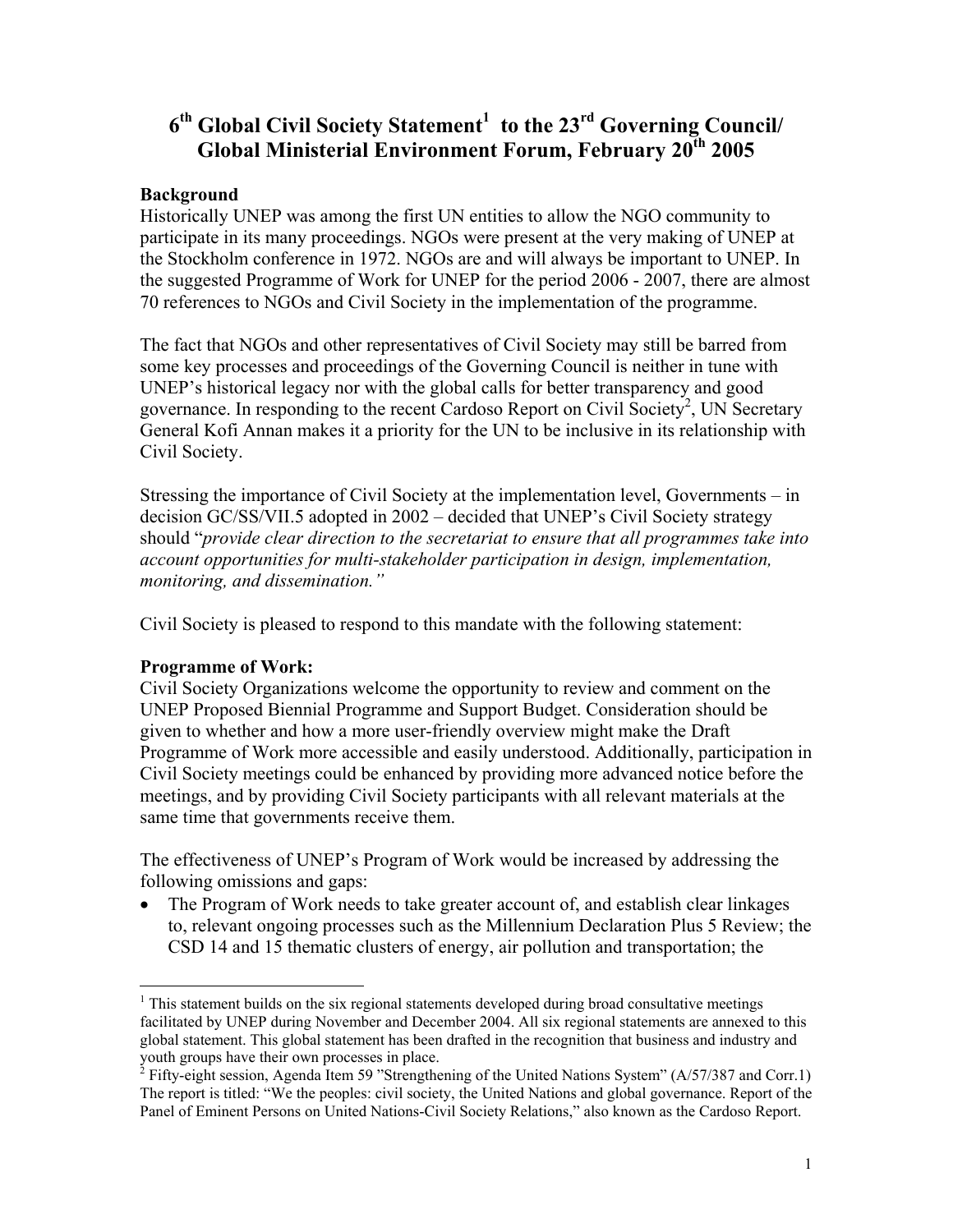Johannesburg Plan of Implementation objective of halting and reversing biodiversity loss by 2010; the 10 year framework of programmes in support of regional and national initiatives to accelerate the shift to sustainable consumption and production (The Marrakesh Process); and the UN Decade of Education for Sustainable Development 2005-2014;

- UNEP should continue its research and impact assessments and increase its efforts to raise public awareness on the effects that armed conflicts and militarization may have on the environment and sustainable development at the local, national, regional, and international levels;
- Governments should support the further implementation of Montevideo Programme III, (Development and Periodic Review of Environmental Law for the First Decade of the 21st Century) and should continue the overall process in Montevideo IV;
- UNEP, governments, and relevant Civil Society Organizations should support and expand national and regional training programmes on environmental law, including those that focus on environmental training for judges, legislators, etc.;
- UNEP should consistently promote and address at all levels the need to significantly raise the status of environmental ministries at national levels;
- We acknowledge and welcome the UNEP initiative on organising the First Women's Assembly on Environment: WAVE ("Women as the Voice for the Environment"). We underscore the outcomes of the WAVE and expect that UNEP and its partners as well as national governments and different stakeholders will play proactive roles and take concrete steps to implement the outcomes and move the WAVE process forward;
- The Programme of Work should emphasize the relationship between environment, sustainable development, and cross-sectoral issues such as poverty, food security, sustainable livelihoods, globalization, gender, health, education, and unsustainable consumption and production patterns;
- Special attention should also be paid to the particular sensitivities of the regions with a view to recognizing the value of their cultural, linguistic, and religious diversities and how they contribute to environmental protection and sustainable development.

# **Budget and Funding**

Global military expenditures in 2004 exceeded  $$900$  billion.<sup>[3](#page-1-0)</sup> At the same time, humanity is consuming  $20\%$  more natural resources than the Earth can produce.<sup>[4](#page-1-1)</sup> If only governments would set aside a fraction of their military expenditures as called for in Agenda 21, Chapter 33, Paragraph 16, there would be ample financial resources to solve many of the most pressing environmental and sustainability challenges we face:

- The UNEP budget of US\$ 239m for 2006-07 is simply too low, in light of UNEP's broadening mandate, to meet the needs of dealing with the increasingly complex and growing list of global environmental challenges;
- Civil Society urges governments to re-commit themselves at GC23/GMEF to cooperate at all relevant levels in support of UNEP's mission, and for donor

<span id="page-1-0"></span> $\overline{a}$ <sup>3</sup> Based on estimates from the Swedish International Peace Research Institute (SIPRI), the World Game Institute, and the Global Policy Forum Report on the UN Financial Crisis. \$855,321,541,643 is the exact figure cited as global military spending from January 2004 to November 2004. 4

<span id="page-1-1"></span><sup>&</sup>lt;sup>4</sup> World Wildlife Fund, Living Planet Report 2004.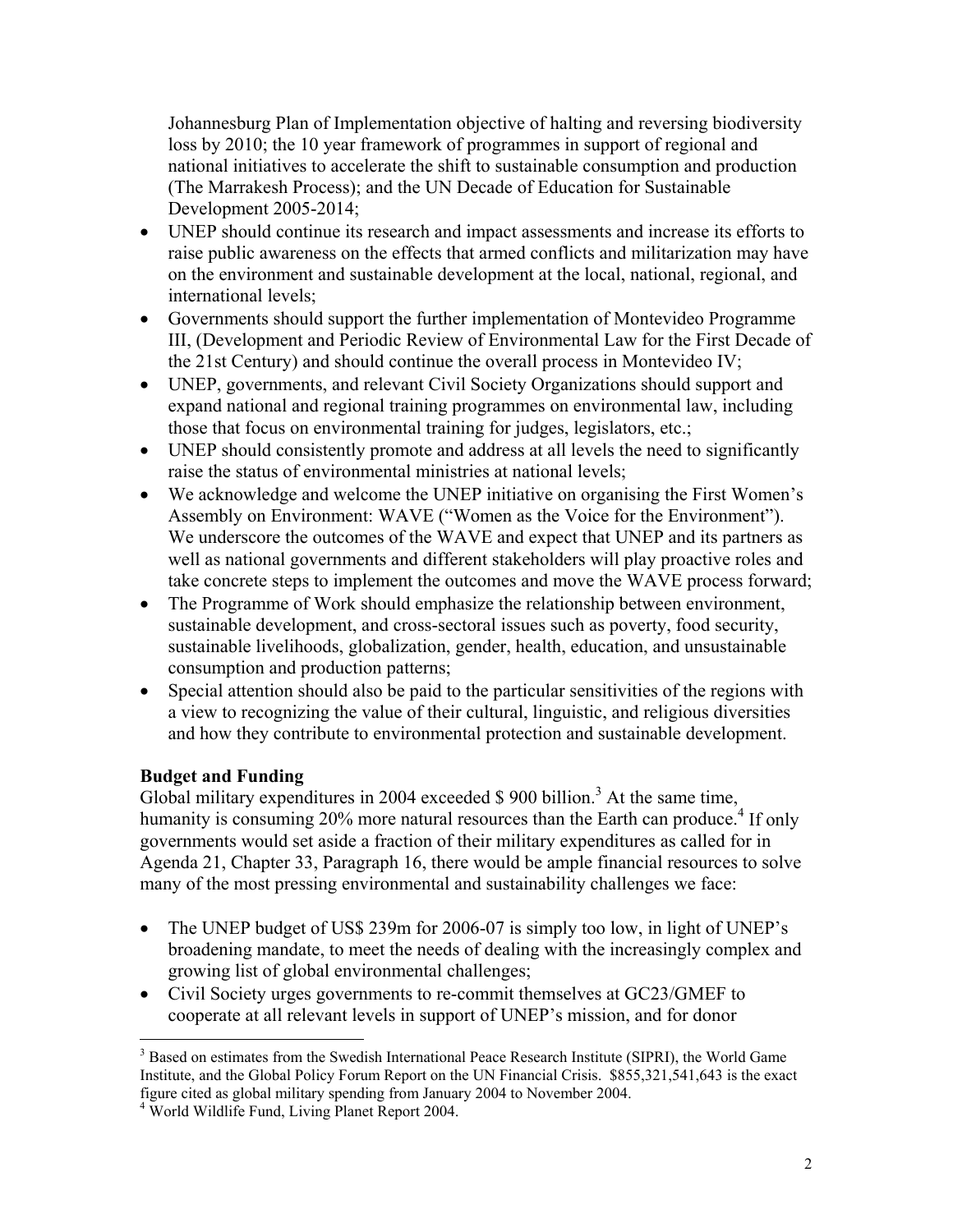governments to provide the necessary financial and technical resources that such cooperation will entail;

- The voluntary indicative scale of contributions that UNEP has piloted may be a helpful initial step in dealing with UNEP's perennial budget shortfalls. UNEP should publicly distribute its analyses of successes and shortcomings of the voluntary indicative scale of contributions so that it can be meaningfully evaluated by all stakeholders;
- UNEP should explore new and additional sources of funding. These may include partnerships with the corporate sector. To the extent that UNEP may accept corporate financing, it must do so only in a fully transparent manner and under clear policies that avoid conflicts of interest and encourage corporate accountability;
- We call for establishing grants within the UNEP budget or line budget allocation for programmes to be implemented by Civil Societ.

### **International Environmental Governance**

Civil Society discussed the complexity of the IEG process and clearly favoured strengthening UNEP in Nairobi as the lead UN agency responsible for all environmental programmes and activities within the UN system. The achievement of progressive decisions on environmental and sustainable development issues sometimes requires more political will than is available to all governments. Therefore, governments must be willing to resort to majority voting when consensus cannot be reached on important issues. Additionally:

- Any reforms to the present environmental governance structure should enhance coordination and coherence, and must not increase fragmentation or duplication;
- The design of environmental policy requires clear links to sustainable development particularly in the context of sustainable livelihoods;
- Better cooperation and coordination should be established between different UN agencies, programmes, and multilateral environmental agreements;
- WTO rulings and processes must be compatible with sustainable development. The WTO should never be allowed to have the final say in matters relating to perceived conflicts between trade and the environment;
- Civil Society Organisations urge UNEP to consistently promote and fully operationalise the implementation of Principle 10 of the Rio Declaration at all levels in order to ensure public participation, access to information, and access to justice in environmental matters;
- There is a need to foster stronger synergistic relationships between UNEP and its regional offices as well as other UN agencies and programmes (e.g. UNDP, UN CSD, and others). Particular attention should be given to link UNEP's work to important international initiatives and processes, such as the implementation of the Millennium Development Goals, the Poverty Reduction Strategy Plans, the UN Decade of Education for Sustainable Development, the New Partnership for Africa's Development, the Environmental Strategy for Eastern Europe Caucasus and Central Asia (EECCA), the European Union Water Initiative (EU WI) and others;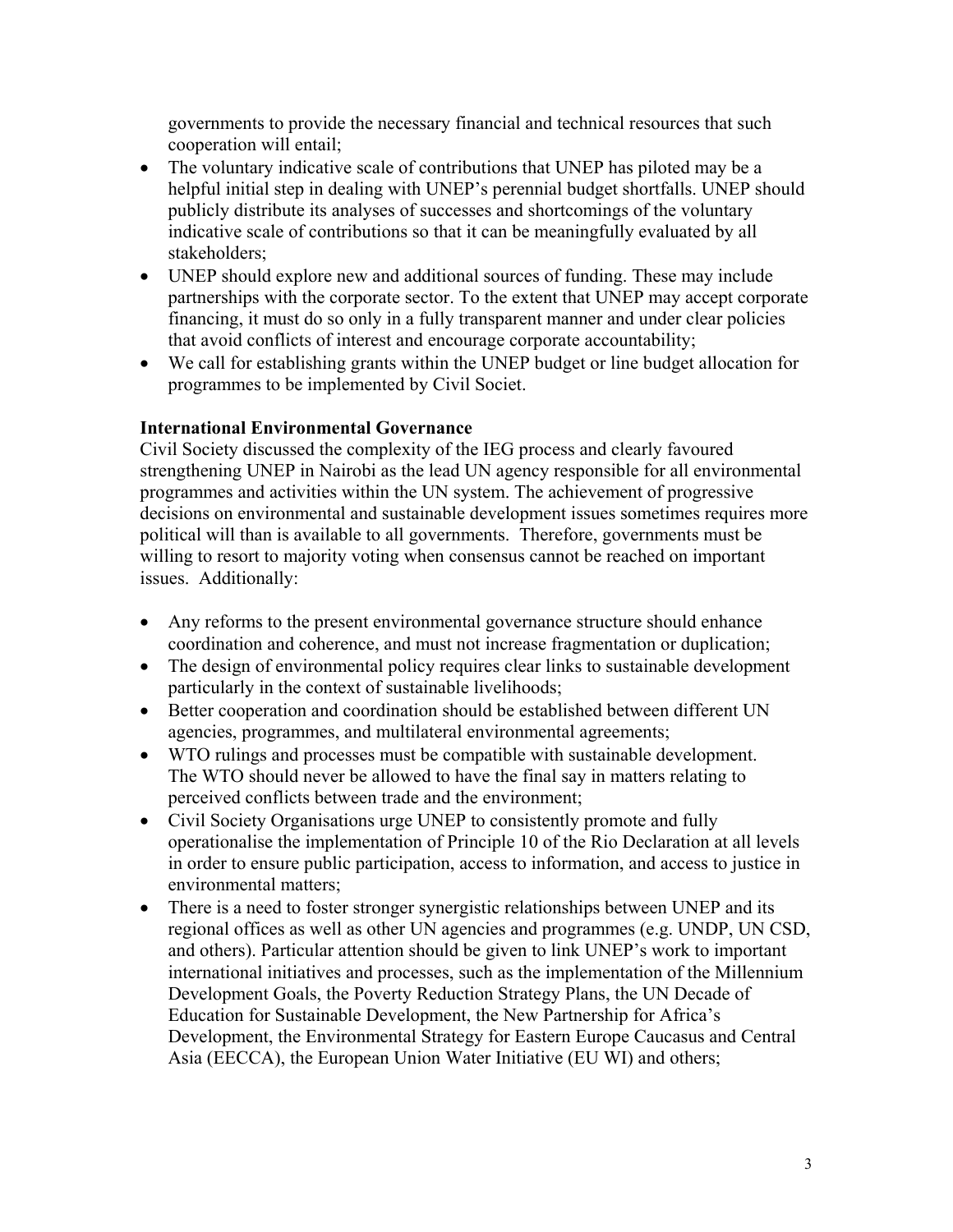- We call for strengthening UNEP's scientific capacity for policy discussion, particularly in the programme of early warning and assessment and in assessing the impact of war and conflicts on the environment;
- The IEG reform process must not distract UNEP's and Civil Society Organisations' energy from their primary tasks of dealing with environment and sustainable development issues at the grass-roots and community levels.

## **Intergovernmental Strategic Plan for Technology Support and Capacity Building**

Civil Society is pleased to have been a part of developing the Intergovernmental Strategic Plan for Technology Support and Capacity Building (IGSP) framework from the beginning and we wish to endorse the statement made by Civil Society representatives in Nairobion the 22 June  $2004$ <sup>5</sup> In addition, we reiterate the following:

- IGSP should, where possible, build on existing initiatives;
- Civil Society must be regarded both as recipients and potential providers of capacity building;
- Experience and knowledge from Civil Society should be utilized at all levels;
- Capacity-building initiatives should be demand-driven and based on the needs and requests of developing countries;
- UNEP should explore new models to access existing and emerging technologies that are protected by intellectual property rights (IPRs), to make sure that they are sustainable, environmentally friendly, and do not adversely impact the environment, human health, or cultural diversity. Civil Society should be actively and adequately involved in this process;
- IGSP should recognize and protect traditional knowledge as a source of sustainable practices outside of the WTO/TRIPS system;

# **Civil Society and UNEP**

We welcome the timely publication of the UNEP publication "Natural Allies" and hope it will contribute to invigorating the strategy for engagement between UNEP and Civil Society. "Natural Allies" describes the mechanisms, instruments, and decisions of governments and various structures within UNEP in a manner that would allow for effective engagement. Additionally:

- We recognize the underlying value of Principle 10 of Agenda 21, the recommendations contained in the Cardoso Report, and the Johannesburg Plan of Implementation, which can provide a framework for enhancing the relationship between Civil Society and Intergovernmental Organizations;
- Decision GC/SS/VII.5 forms the basis for Civil Society participation in the design, implementation, monitoring of activities, and dissemination of UNEP's outputs. Therefore, we call for our governments and inter-governmental bodies to

<span id="page-3-0"></span><sup>&</sup>lt;sup>5</sup><br><sup>5</sup> NGO Statement on Intergovernmental Strategic Plan for Technology Support and Capacity Building, 22 June 2004.